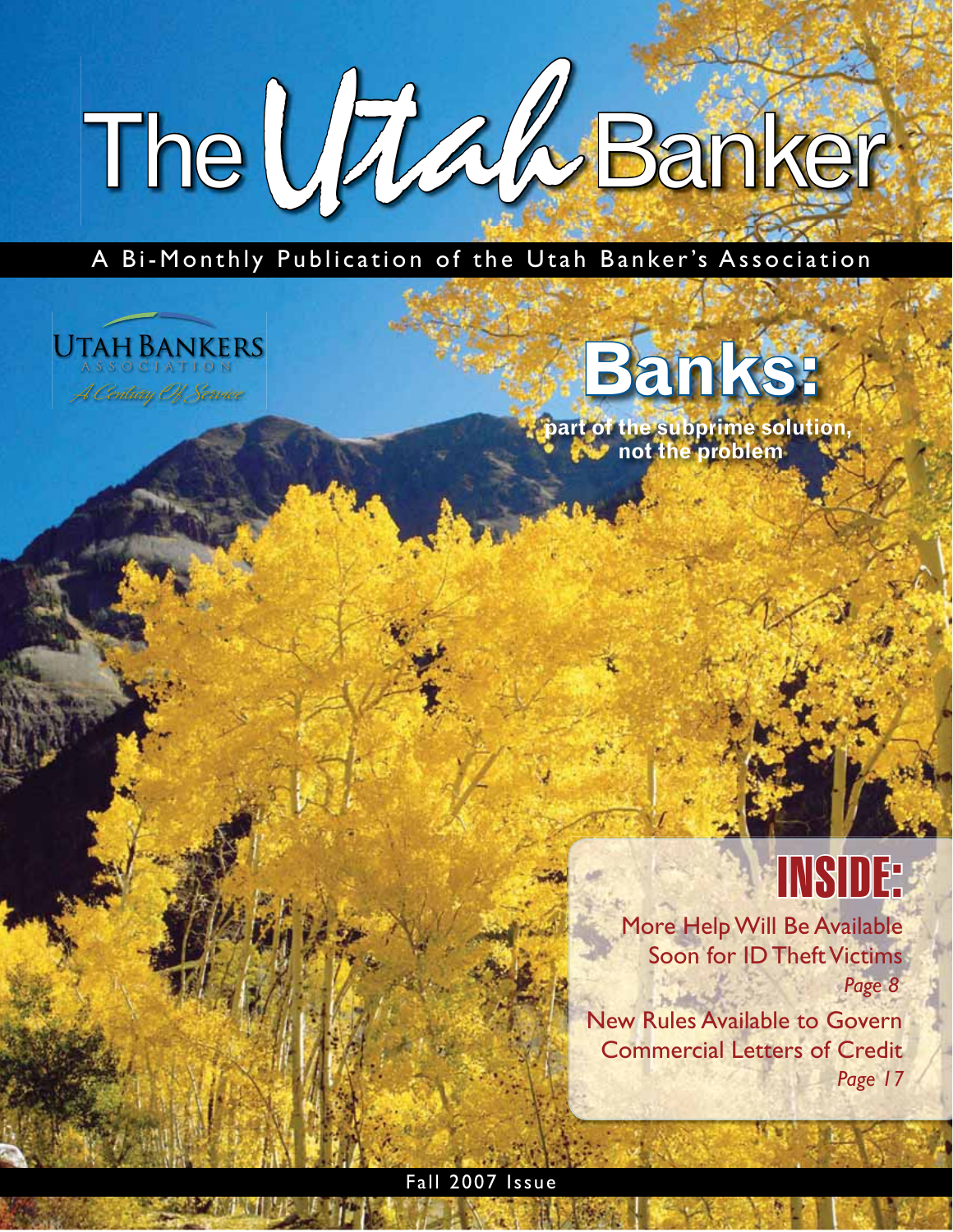## **New Rules Available to Govern Commercial Letters of Credit**

By Brian D. Cunningham

### So Many Choices - UCP 600, UCP 500 and ISP 98

After more than three years in the making, on July 1, 2007 the Uniform Customs and Practices for Documentary Credits (2007 Revision), International Chamber of Commerce Publication No. 600 ("UCP 600") became effective. UCP 600 is a comprehensive set of rules published by the International Chamber of Commerce which may be adopted by issuers and beneficiaries of letters of credit to supplement and even supersede the rules set forth in Article 5 of the Utah Uniform Commercial Code. UCP 600 replaces the former Uniform Customs and Practices for Documentary Credits (1993 Revision), International Chamber of Commerce Publication No. 500 ("UCP 500"). Accordingly, banks and bankers need to review and understand the new rules of UCP 600 and modify their current policies and procedures accordingly.

A letter of credit subject to UCP 500 will not automatically be subject to UCP 600 unless the credit is amended to provide for application of the UCP 600 rules. Thus, care should be taken by banks to ensure that they understand which version of the UCP governs a particular credit and that the parties comply with the terms thereof.

UCP 600, which is intended to govern trade and other direct-pay letters of credit, differs significantly from the International Standby Practices (1998), International Chamber of Commerce Publication No. 590 ("ISP 98"), which is an alternative set of ICC rules intended to govern standby letters of credit.

### UCP 600 Changes from UCP 500

The revisions incorporated into UCP 600 are intended to provide for a concise, yet more comprehensive set of rules, with 38 articles rather than the 49 articles of UCP 500. Some of the key revisions include:

• Section 5-108 of the Utah Uniform Commercial Code provides that an issuer has a reasonable time, not to exceed seven business days, to examine documents and either pay or reject a draw on a credit. UCP 500 similarly provided for a "reasonable time" not to exceed 7 days for examining and determining compliance of documents. Under the new UCP 600 rules, banks have exactly five banking days to examine documents and assert any discrepancies.

Banks and bankers need to review and understand the new rules of UCP 600 and modify their current policies and procedures accordingly.

- When a bank refuses to honor a requested drawing, it must give a single notice to the presenter setting forth (a) that the bank is refusing to honor, (b) the specific discrepancy causing the bank's refusal to honor, and (c) that the bank is either (i) holding the documents pending further instructions from the presenter; (ii) holding the documents until it receives a waiver from the applicant and agrees to accept it or receives further instructions from the presenter prior to agreeing to accept a waiver; (iii) returning the documents; or (iv) acting in accordance with instructions previously received from the presenter.
- New rules for determining enforceability of issuer-proposed amendments to letters of credit. While an issuer-proposed amendment will not generally be enforceable until the beneficiary communicates its acceptance to the issuer, a beneficiary that fails to either accept or reject an amendment runs substantial risks. If the beneficiary has failed to give notice that it rejects an amendment, a presentation by the beneficiary on the credit will be deemed to be notification of acceptance of any unrejected amendments by the beneficiary.
- New sections on "definitions" and "interpretations" have been added to clarify the meaning of ambiguous terms and to replace

■ new rules available continued on page 18